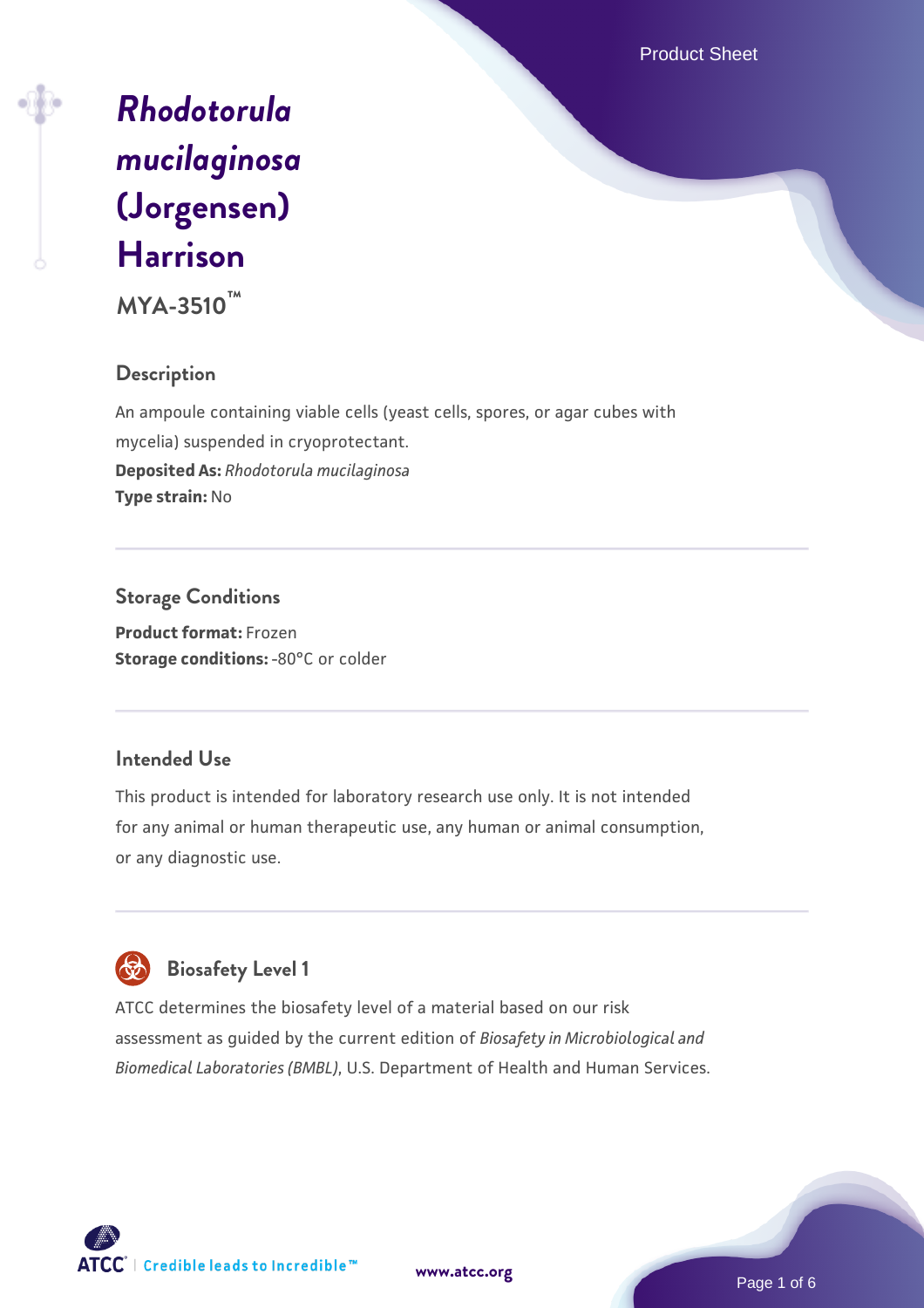It is your responsibility to understand the hazards associated with the material per your organization's policies and procedures as well as any other applicable regulations as enforced by your local or national agencies.

ATCC highly recommends that appropriate personal protective equipment is always used when handling vials. For cultures that require storage in liquid nitrogen, it is important to note that some vials may leak when submersed in liquid nitrogen and will slowly fill with liquid nitrogen. Upon thawing, the conversion of the liquid nitrogen back to its gas phase may result in the vial exploding or blowing off its cap with dangerous force creating flying debris. Unless necessary, ATCC recommends that these cultures be stored in the vapor phase of liquid nitrogen rather than submersed in liquid nitrogen.

# **Certificate of Analysis**

For batch-specific test results, refer to the applicable certificate of analysis that can be found at www.atcc.org.

## **Growth Conditions**

**Medium:**  [ATCC Medium 28: Emmons' modification of Sabouraud's agar/broth](https://www.atcc.org/-/media/product-assets/documents/microbial-media-formulations/2/8/atcc-medium-28.pdf?rev=0da0c58cc2a343eeae735016b70809bb) [ATCC Medium 200: YM agar or YM broth](https://www.atcc.org/-/media/product-assets/documents/microbial-media-formulations/2/0/0/atcc-medium-200.pdf?rev=ac40fd74dc13433a809367b0b9da30fc) [ATCC Medium 336: Potato dextrose agar \(PDA\)](https://www.atcc.org/-/media/product-assets/documents/microbial-media-formulations/3/3/6/atcc-medium-336.pdf?rev=d9160ad44d934cd8b65175461abbf3b9) **Temperature:** 20-25°C **Atmosphere:** Aerobic

**Handling Procedures**



**[www.atcc.org](http://www.atcc.org)**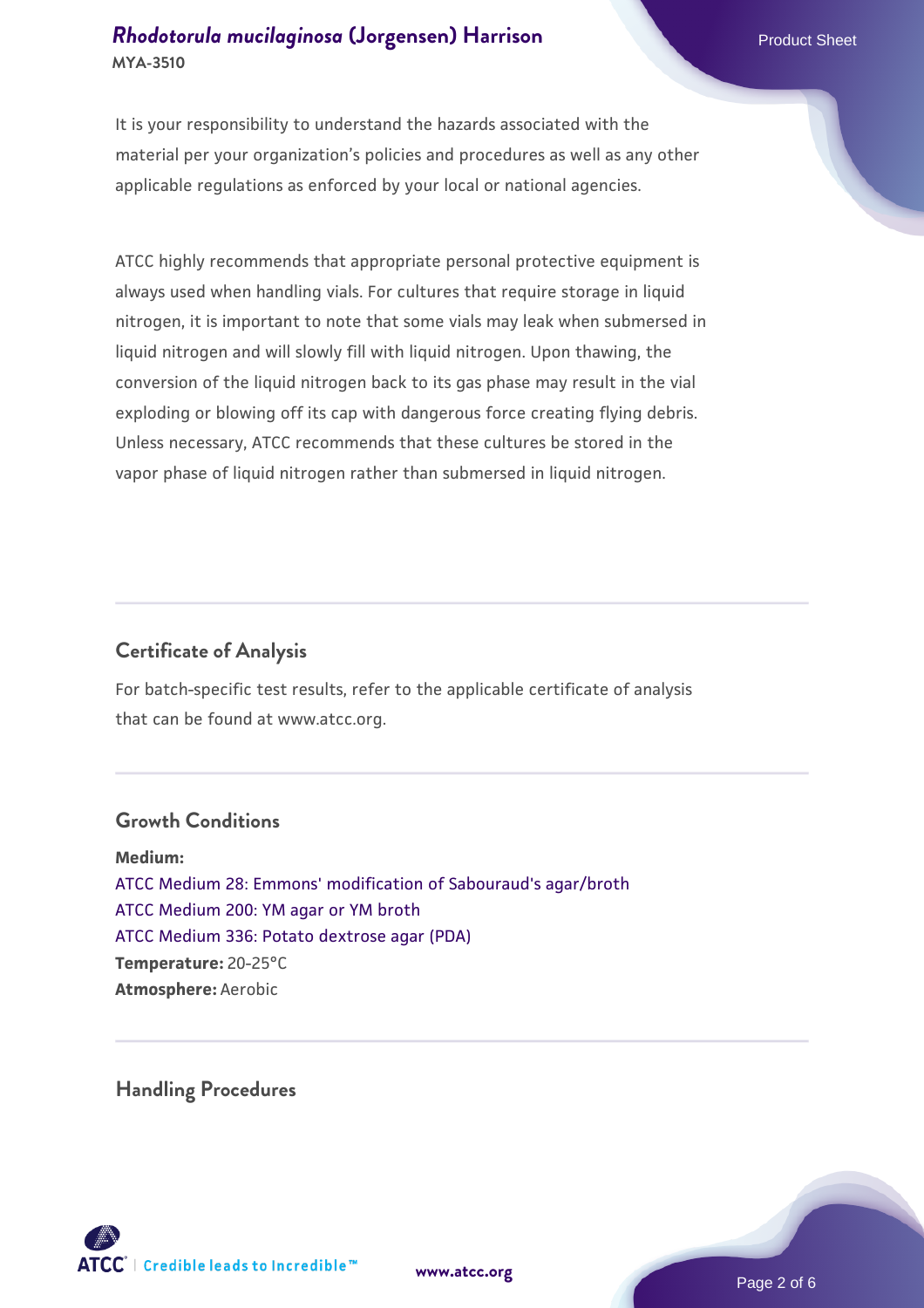**Frozen ampoules** packed in dry ice should either be thawed immediately or stored in liquid nitrogen. If liquid nitrogen storage facilities are not available, frozen ampoules may be stored at or below -70°C for approximately one week. **Do not under any circumstance store frozen ampoules at refrigerator freezer temperatures (generally -20°C).** Storage of frozen material at this temperature will result in the death of the culture.

- 1. To thaw a frozen ampoule, place in a **25°C to 30°C** water bath, until just thawed **(approximately 5 minutes)**. Immerse the ampoule just sufficient to cover the frozen material. Do not agitate the ampoule.
- 2. Immediately after thawing, wipe down ampoule with 70% ethanol and aseptically transfer at least 50 µL (or 2-3 agar cubes) of the content onto a plate or broth with medium recommended.
- Incubate the inoculum/strain at the temperature and conditions 3. recommended. Inspect for growth of the inoculum/strain regularly. The sign of viability is noticeable typically after 1-2 days of incubation. However, the time necessary for significant growth will vary from strain to strain.

#### **Notes**

Used as food source of slime molds.

Additional, updated information on this product may be available on the ATCC

® web site at www.atcc.org.

## **Material Citation**

If use of this material results in a scientific publication, please cite the material in the following manner: *Rhodotorula mucilaginosa* (Jorgensen) Harrison (ATCC MYA-3510)

#### **References**

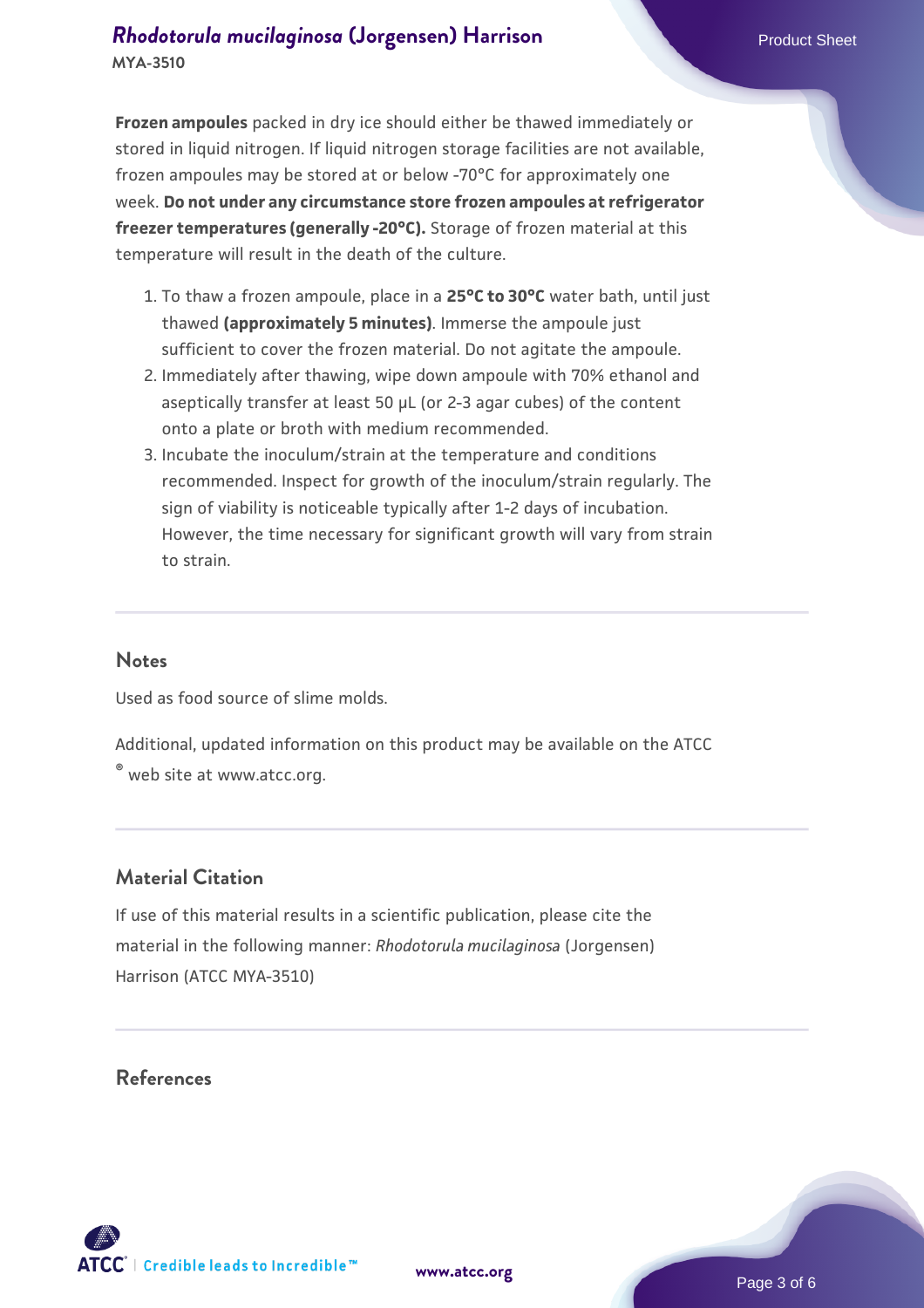References and other information relating to this material are available at www.atcc.org.

### **Warranty**

The product is provided 'AS IS' and the viability of ATCC® products is warranted for 30 days from the date of shipment, provided that the customer has stored and handled the product according to the information included on the product information sheet, website, and Certificate of Analysis. For living cultures, ATCC lists the media formulation and reagents that have been found to be effective for the product. While other unspecified media and reagents may also produce satisfactory results, a change in the ATCC and/or depositor-recommended protocols may affect the recovery, growth, and/or function of the product. If an alternative medium formulation or reagent is used, the ATCC warranty for viability is no longer valid. Except as expressly set forth herein, no other warranties of any kind are provided, express or implied, including, but not limited to, any implied warranties of merchantability, fitness for a particular purpose, manufacture according to cGMP standards, typicality, safety, accuracy, and/or noninfringement.

### **Disclaimers**

This product is intended for laboratory research use only. It is not intended for any animal or human therapeutic use, any human or animal consumption, or any diagnostic use. Any proposed commercial use is prohibited without a license from ATCC.

While ATCC uses reasonable efforts to include accurate and up-to-date information on this product sheet, ATCC makes no warranties or representations as to its accuracy. Citations from scientific literature and patents are provided for informational purposes only. ATCC does not warrant



**[www.atcc.org](http://www.atcc.org)**

Page 4 of 6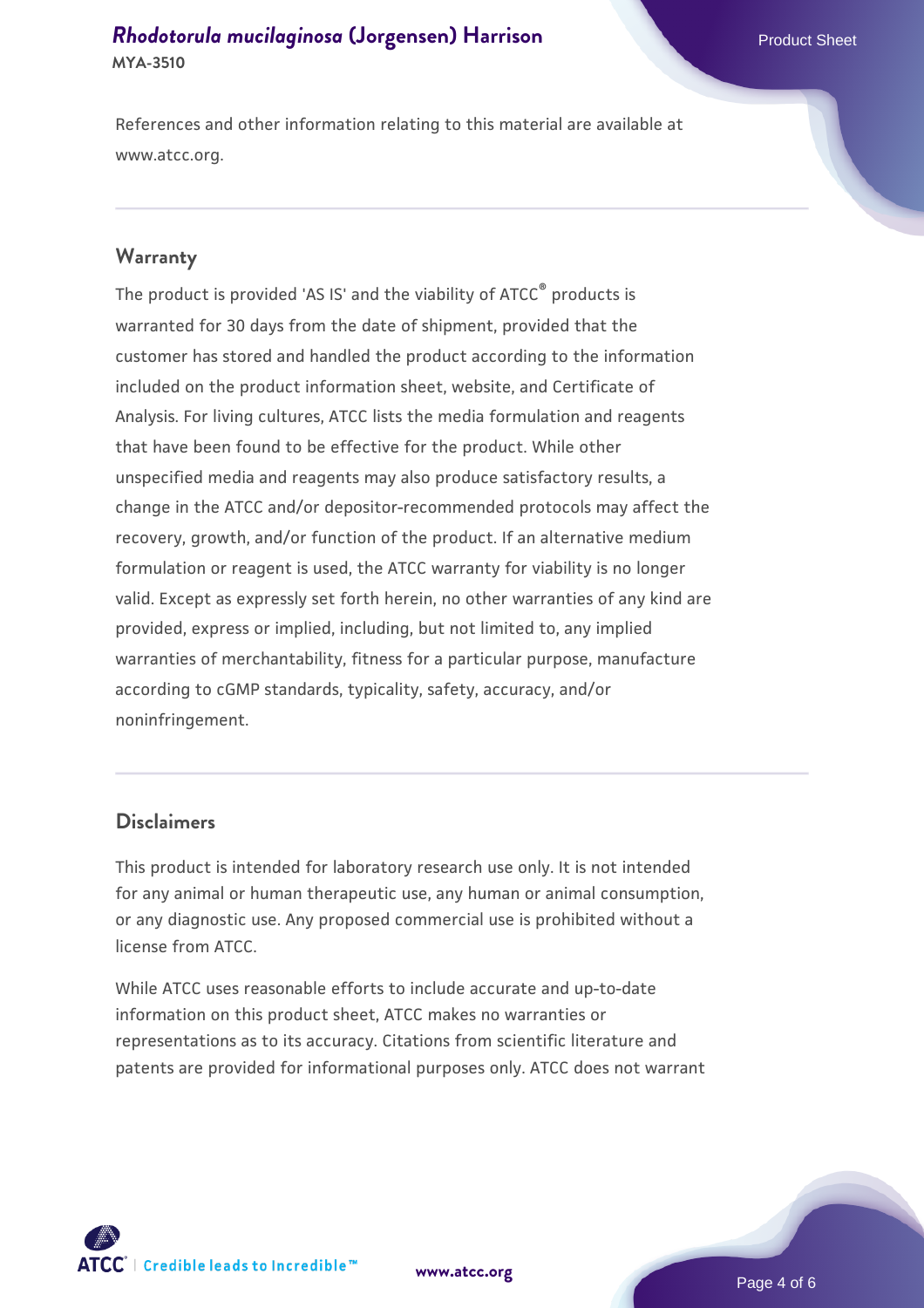that such information has been confirmed to be accurate or complete and the customer bears the sole responsibility of confirming the accuracy and completeness of any such information.

This product is sent on the condition that the customer is responsible for and assumes all risk and responsibility in connection with the receipt, handling, storage, disposal, and use of the ATCC product including without limitation taking all appropriate safety and handling precautions to minimize health or environmental risk. As a condition of receiving the material, the customer agrees that any activity undertaken with the ATCC product and any progeny or modifications will be conducted in compliance with all applicable laws, regulations, and guidelines. This product is provided 'AS IS' with no representations or warranties whatsoever except as expressly set forth herein and in no event shall ATCC, its parents, subsidiaries, directors, officers, agents, employees, assigns, successors, and affiliates be liable for indirect, special, incidental, or consequential damages of any kind in connection with or arising out of the customer's use of the product. While reasonable effort is made to ensure authenticity and reliability of materials on deposit, ATCC is not liable for damages arising from the misidentification or misrepresentation of such materials.

Please see the material transfer agreement (MTA) for further details regarding the use of this product. The MTA is available at www.atcc.org.

# **Copyright and Trademark Information**

© ATCC 2021. All rights reserved. ATCC is a registered trademark of the American Type Culture Collection.

## **Revision**

This information on this document was last updated on 2021-05-20

## **Contact Information**



**[www.atcc.org](http://www.atcc.org)**

Page 5 of 6